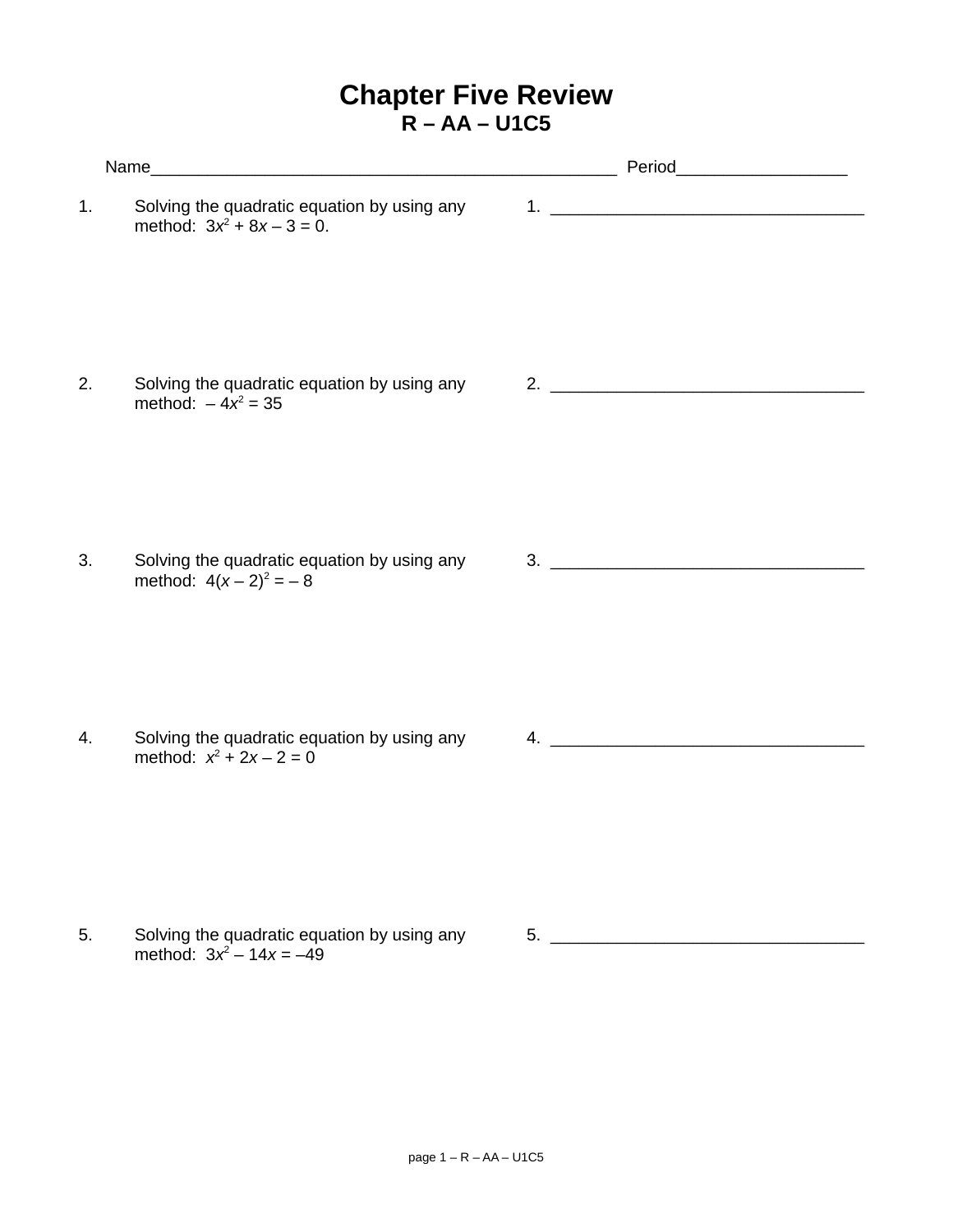6. Solving the quadratic equation by using any 6. \_\_\_\_\_\_\_\_\_\_\_\_\_\_\_\_\_\_\_\_\_\_\_\_\_\_\_\_\_\_\_\_\_ method:  $(x - 2)^2 + 64 = 0$ 

- 7. Write the following expression as a complex  $\begin{array}{ccc} 7. & \underline{\hspace{1cm}} & \underline{\hspace{1cm}} & \underline{\hspace{1cm}} & \underline{\hspace{1cm}} & \underline{\hspace{1cm}} & \underline{\hspace{1cm}} & \underline{\hspace{1cm}} & \underline{\hspace{1cm}} & \underline{\hspace{1cm}} & \underline{\hspace{1cm}} & \underline{\hspace{1cm}} & \underline{\hspace{1cm}} & \underline{\hspace{1cm}} & \underline{\hspace{1cm}} & \underline{\hspace{1cm}} & \underline{\hspace{1cm}} & \underline{\$ number in standard form:  $(7 + 2i) - (3 + 3i)$
- 8. Write the following expression as a complex  $\begin{array}{ccc} 8. & \begin{array}{ccc} \text{\textcolor{blue}{\large 1}} & \text{\textcolor{blue}{\large 8}} \\ \text{\textcolor{blue}{\large 9}} & \text{\textcolor{blue}{\large 1}} & \text{\textcolor{blue}{\large 9}} \\ \text{\textcolor{blue}{\large 9}} & \text{\textcolor{blue}{\large 9}} & \text{\textcolor{blue}{\large 9}} \\ \text{\textcolor{blue}{\large 9}} & \text{\textcolor{blue}{\large 9}} & \text{\textcolor{blue}{\large 9}} \\ \text$ number in standard form:  $(5 + 3*i*)(2 – 4*i*)$
- 9. Write the following expression as a complex  $\qquad 9.$ number in standard form:  $\frac{3-i}{2}$ 2 *i*
- 10. Factor the following expression completely: 10.  $10x^2 - 3x - 1$
- 11. Factor the following expression completely: 11. \_\_\_\_\_\_\_\_\_\_\_\_\_\_\_\_\_\_\_\_\_\_\_\_\_\_\_\_  $9x^2 - 121$
- 12. Factor the following expression completely: 12. \_\_\_\_\_\_\_\_\_\_\_\_\_\_\_\_\_\_\_\_\_\_\_\_\_\_\_\_  $6x^2 + 17x + 5$

- 
-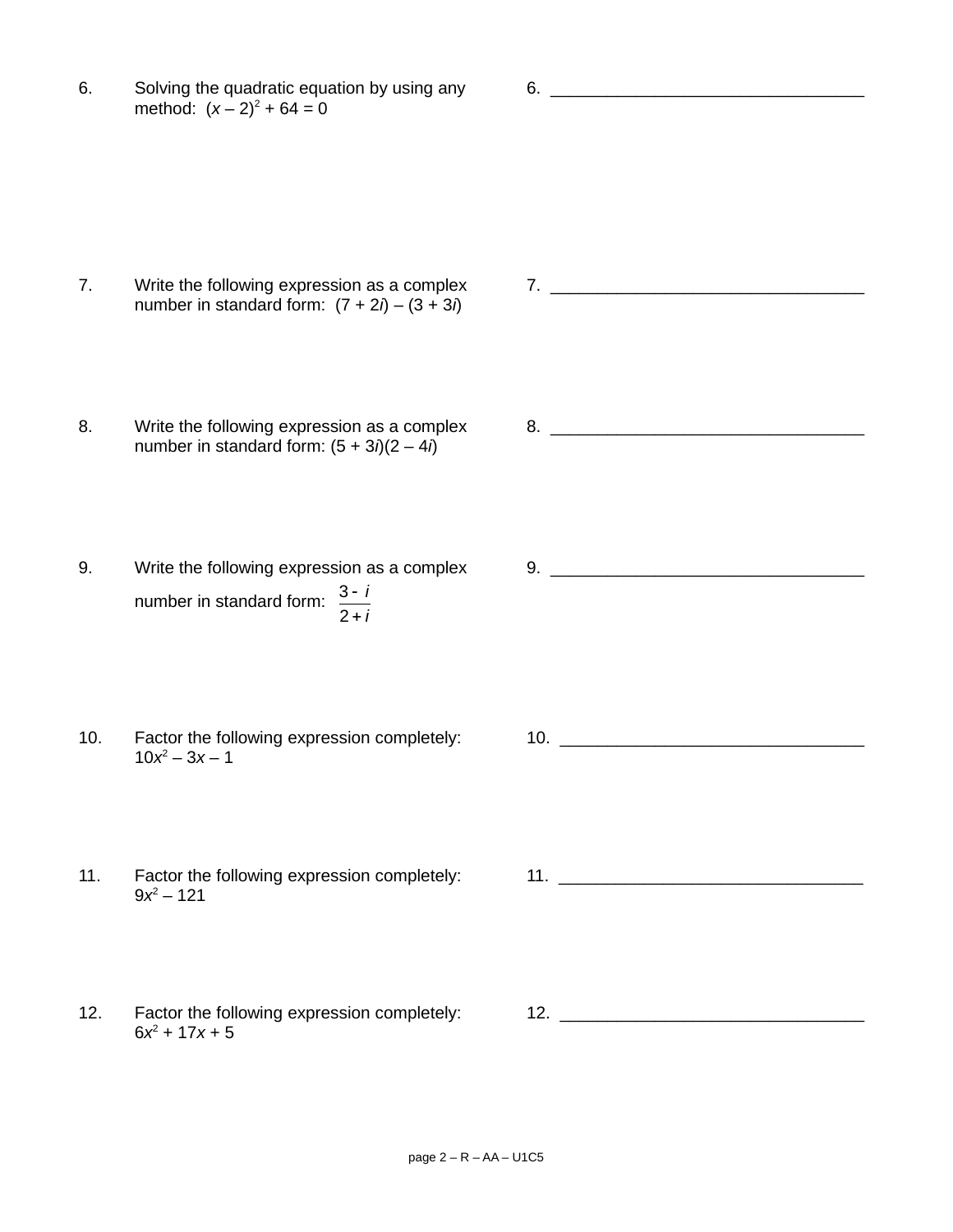13. Factor the following expression completely: 13. \_\_\_\_\_\_\_\_\_\_\_\_\_\_\_\_\_\_\_\_\_\_\_\_\_\_\_\_  $2x^2 - x - 21$ 

- 14. Factor the following expression completely: 14. \_\_\_\_\_\_\_\_\_\_\_\_\_\_\_\_\_\_\_\_\_\_\_\_\_\_\_\_  $5x^2 + 3x - 2$
- 15. Factor the following expression completely: 15. \_\_\_\_\_\_\_\_\_\_\_\_\_\_\_\_\_\_\_\_\_\_\_\_\_\_\_\_  $3x^2 + 8x - 3$
- 16. A model for Healey Construction's 16. Price: 16. Price: revenue is  $R = -15p^2 + 300p + 12000$ , where *p* is the price in dollars of the company's Maximum revenue: \_\_\_\_\_\_\_\_\_\_\_\_\_ product. What price will maximize the revenue? What will be the maximum revenue?
- 

17. The equation for the motion of a projectile 17. Time: 17. Time: fired straight up at an initial velocity of 64 ft/sec is *h* = –16*t* 2 and *t* is the time in seconds. Find the time the projectile needs to reach its highest point. How Criginal height: high will it go? At what height does it start before the projectile is fired?

+ 64*t*, where *h* is the height in feet Height: \_\_\_\_\_\_\_\_\_\_\_\_\_\_\_\_\_\_\_\_\_\_\_\_\_